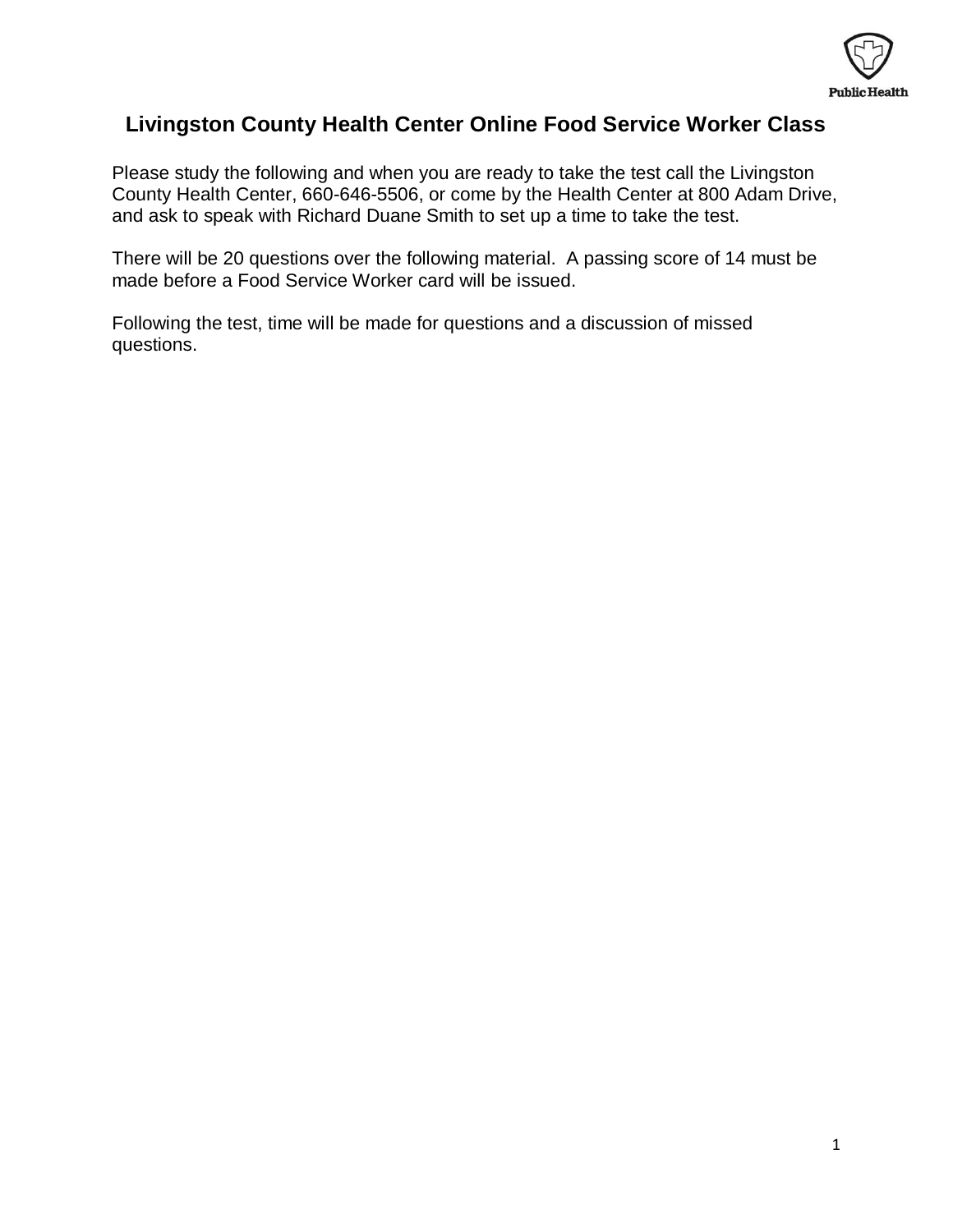

## **Preventing Food Related Illnesses**

### **Statistics**

- $\checkmark$  76 million cases each year in the U.S.
- $\checkmark$  325,000 hospitalizations a year in the U. S
- $\checkmark$  5,200 deaths a year in the U.S.
- $\checkmark$  \$77,000.00 average cost per incident

### **Causes**

- $\checkmark$  Biological Hazards bacteria, viruses, parasites, yeast, molds
- $\checkmark$  Physical Hazards glass, toothpicks, fingernails, jewelry
- $\checkmark$  Chemical Hazards cleaners and sanitizers, pesticides, medications
- $\checkmark$  Naturally occurring chemical hazards fish toxins, plant toxins



**People are the #1 cause of food-borne illness in the U. S.!**

### **Sources**

 $\checkmark$  People - contaminated hands, illness Foods - contaminated food, time and temperature abuse

### **Symptoms**

 $\checkmark$  Common Symptoms (began 12-36 hours after eating) - diarrhea, cramping, nausea, vomiting, low- grade fever, body aches

 $\checkmark$  Rare Symptoms - system shut down, coma, death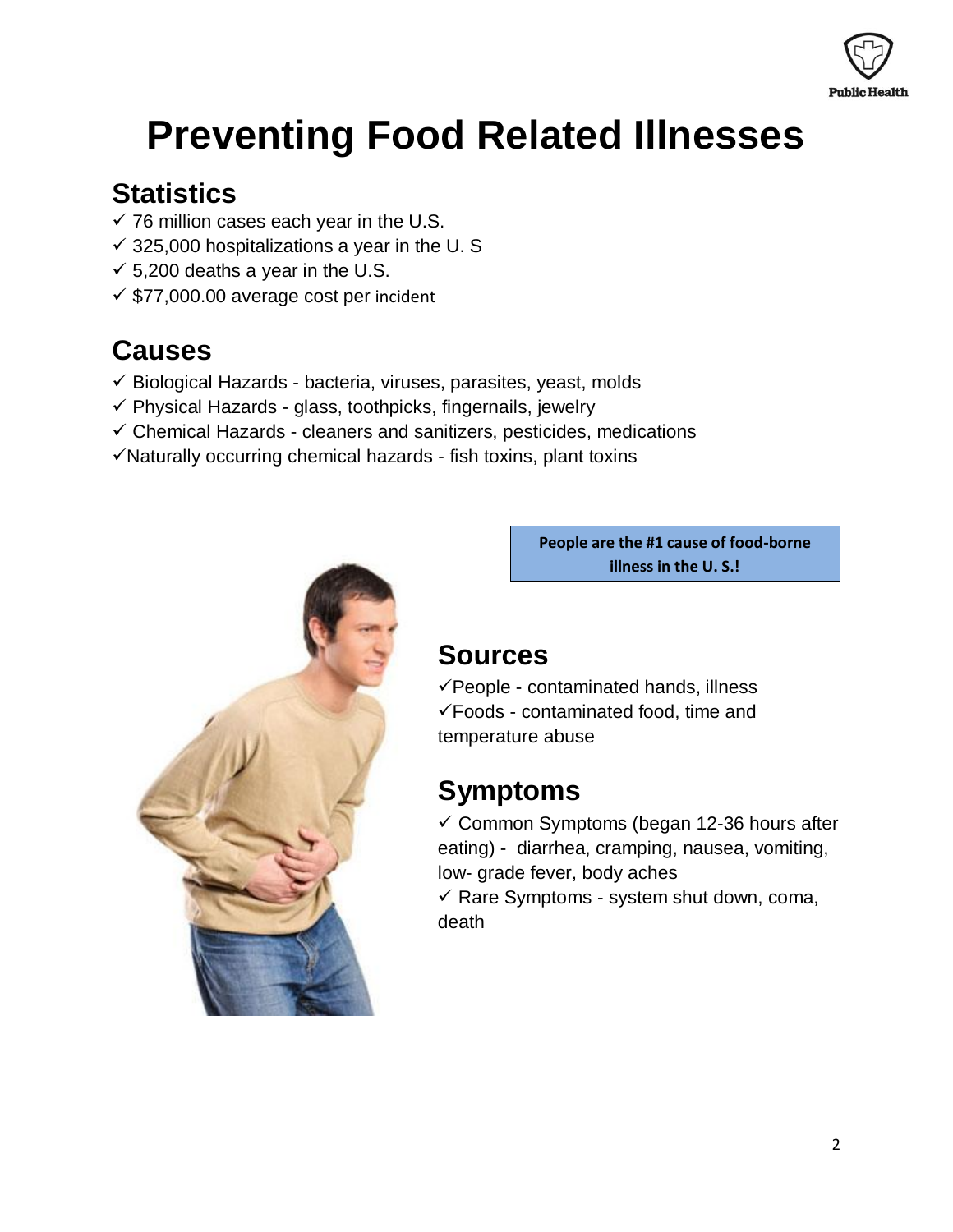

# **POTENTIALLY HAZARDOUS FOODS**

#### **What are Potentially Hazardous Foods (PHF)?**

PHF is any food - from animal origin (ie…meat, eggs, milk) heat treated plant foods, raw seed sprouts, cut melons, or anything that supports rapid growth of bacteria.



#### **Meat and Dairy**

Cooked or raw animal products such as beef, pork, poultry, seafood. Dairy, such as milk and cheese.

#### **Vegetables and Starches**

Cooked vegetables and starches such as cooked rice, beans, potatoes and pasta





### **Sprouts and Melons** Tofu, raw seed sprouts, cut melons, garlic in oil, eggs, etc.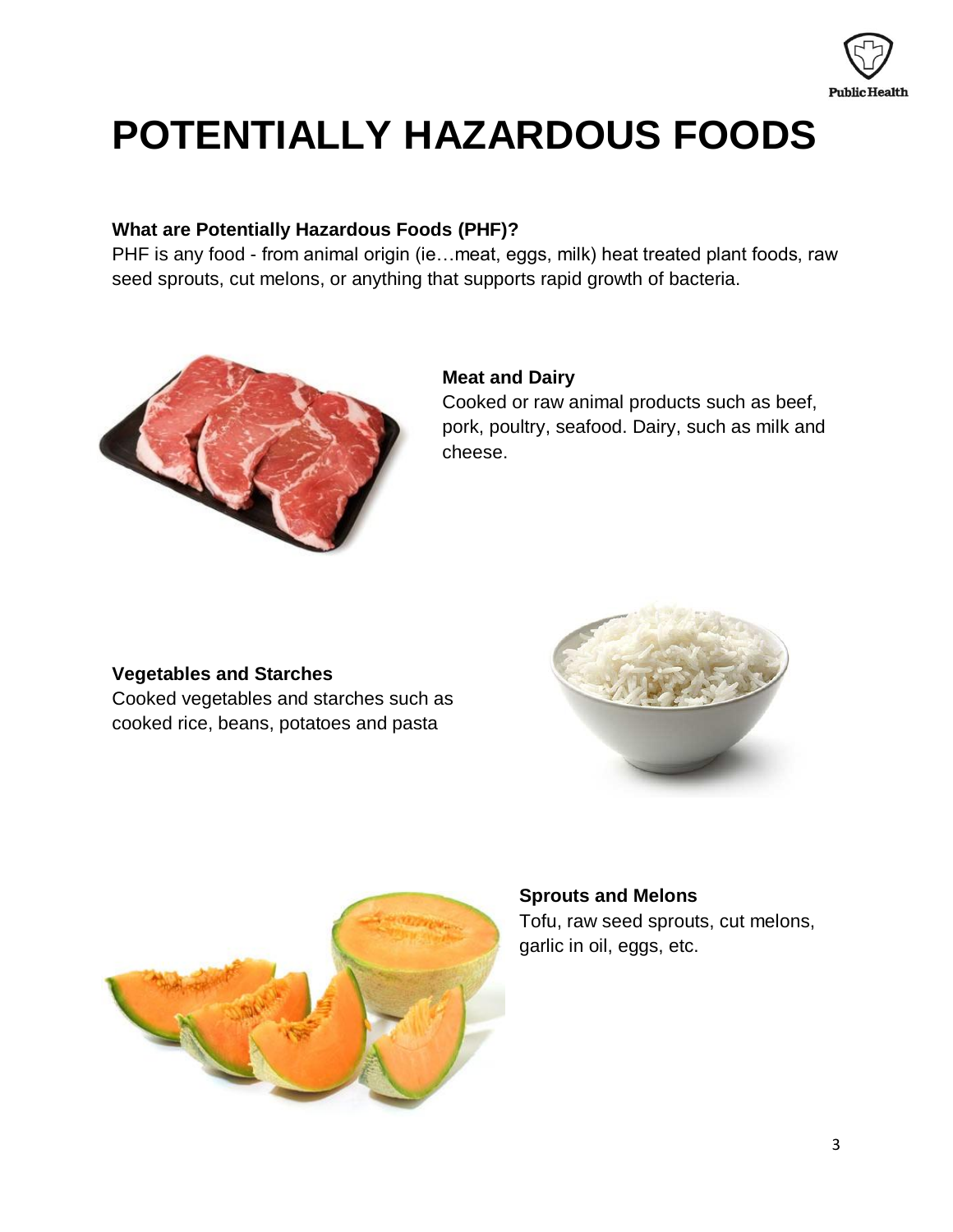

## **OBSERVE GOOD HYGIENIC PRACTICES**

 $\checkmark$  Wash hands only in the hand sink - not in the dishwashing, food preparation or mop sinks.

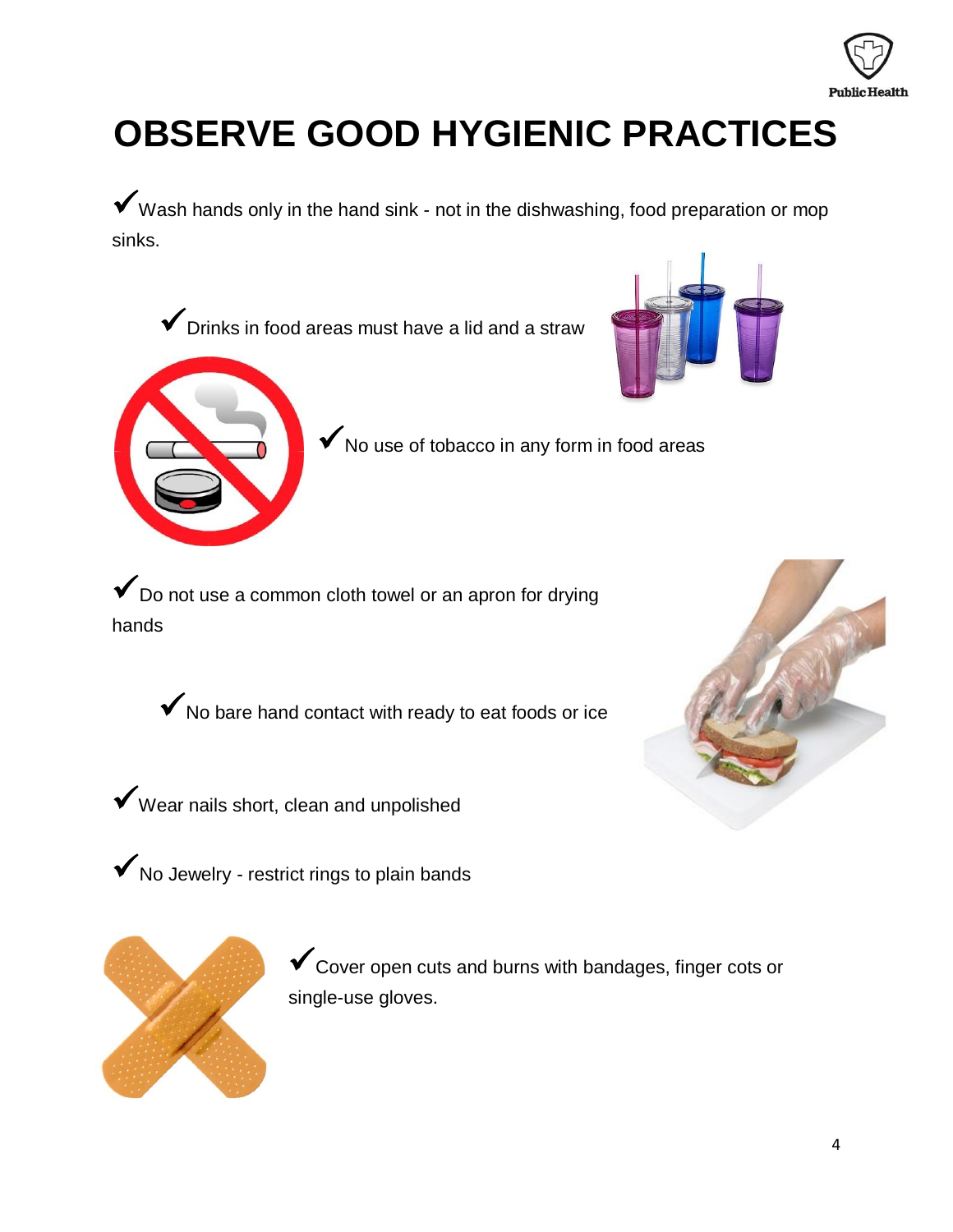

## **HAND WASHING STOP DISEASE! WASH YOUR HANDS!**

**Wash your hands BEFORE starting work and putting on gloves!** 



### **Wash your hands AFTER:**

- Using the restroom
- Sneezing or coughing
	- Handling raw food
		- Taking a break
	- Eating or smoking
- **Touching your face or hair** 
	- $\bullet$  Mopping the floor
	- Taking out the garbage
- Touching anything else that may contaminate your hands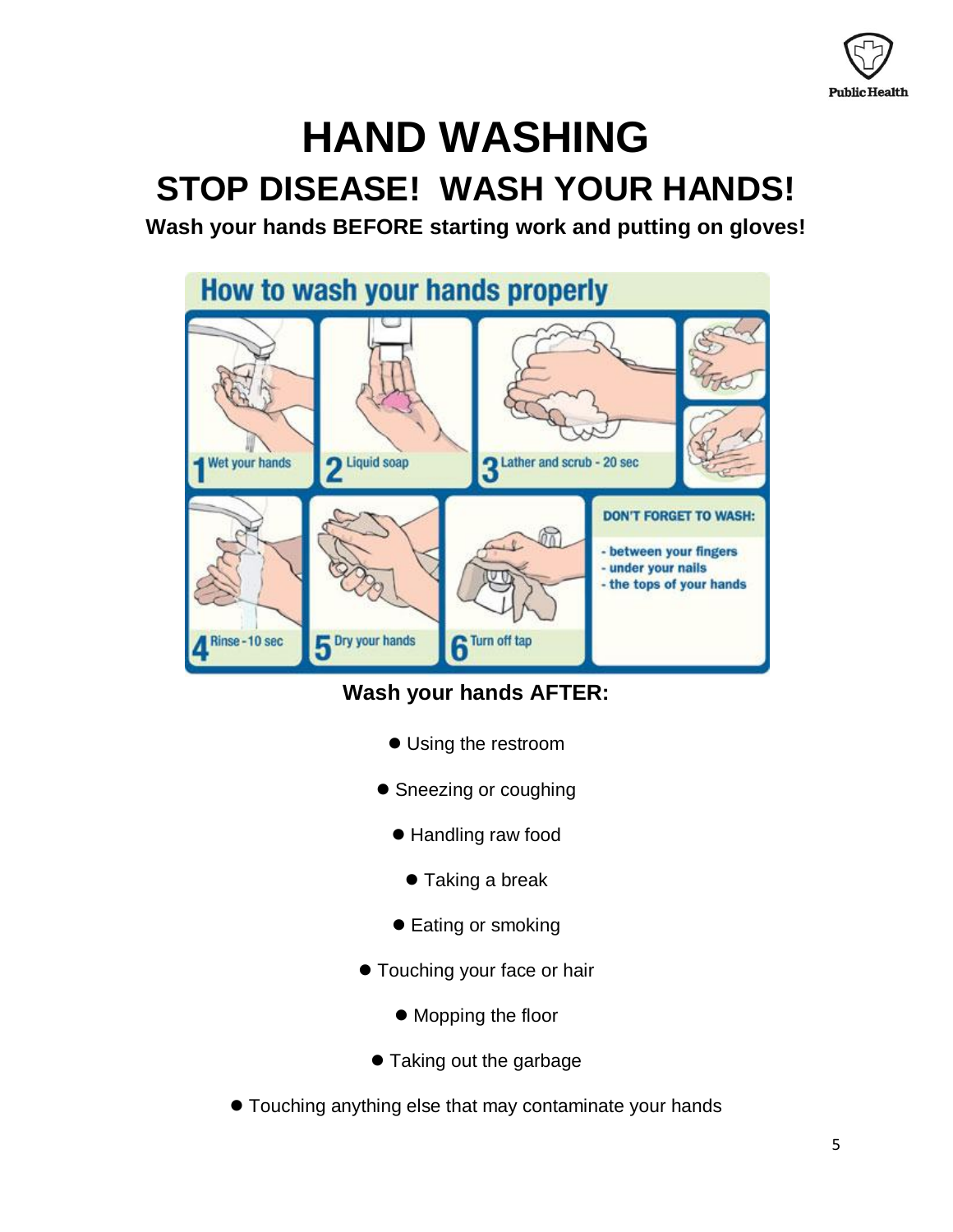

## **FOOD EMPLOYEE HEALTH GUIDELINES**

#### **The Person-In-Charge (PIC) of a food establishment will:**

- Recognize diseases that are transmitted by foods.
- Inform employees of reporting requirements
- Restrict or exclude infected workers

 Notify the Health Department when an employee is diagnosed with a "**Big Five**" Illness

#### **Recognize diseases that are transmitted by food**

There are nearly 300 organisms associated with food borne illness. Some of the more common symptoms of illnesses that can be spread easily by foods are:

Diarrhea Vomiting Fever **Infected wounds or boils** Sore throat with fever

Jaundice (turning yellow) Discharges from the eyes, nose and mouth

#### **The Big Five Illnesses**

There are five food borne illnesses that are both highly infectious and highly virulent. The Big Five are:

| Salmonella typhi         | Shigella spp     |
|--------------------------|------------------|
| E Coli 01 57:H           | <b>Norovirus</b> |
| <b>Hepatitis A Virus</b> |                  |

#### **Inform Employees of reporting requirements**

Employees must inform employers if they have any of the "Big Five"; or if they have symptoms of other illnesses that can be readily spread via food, like diarrhea.

#### **Restrict or exclude infected workers**

The Person-In-Charge must prevent food contamination by employees with certain medical conditions by requiring them to stay home or perform duties that don't require food handling, such as sweeping the floor or emptying the trash.

Restriction means preventing an employee from working with exposed food, clean equipment, utensils and lines, and unwrapped single service and single use articles

Exclusion means the employee is not allowed in any part of the food establishment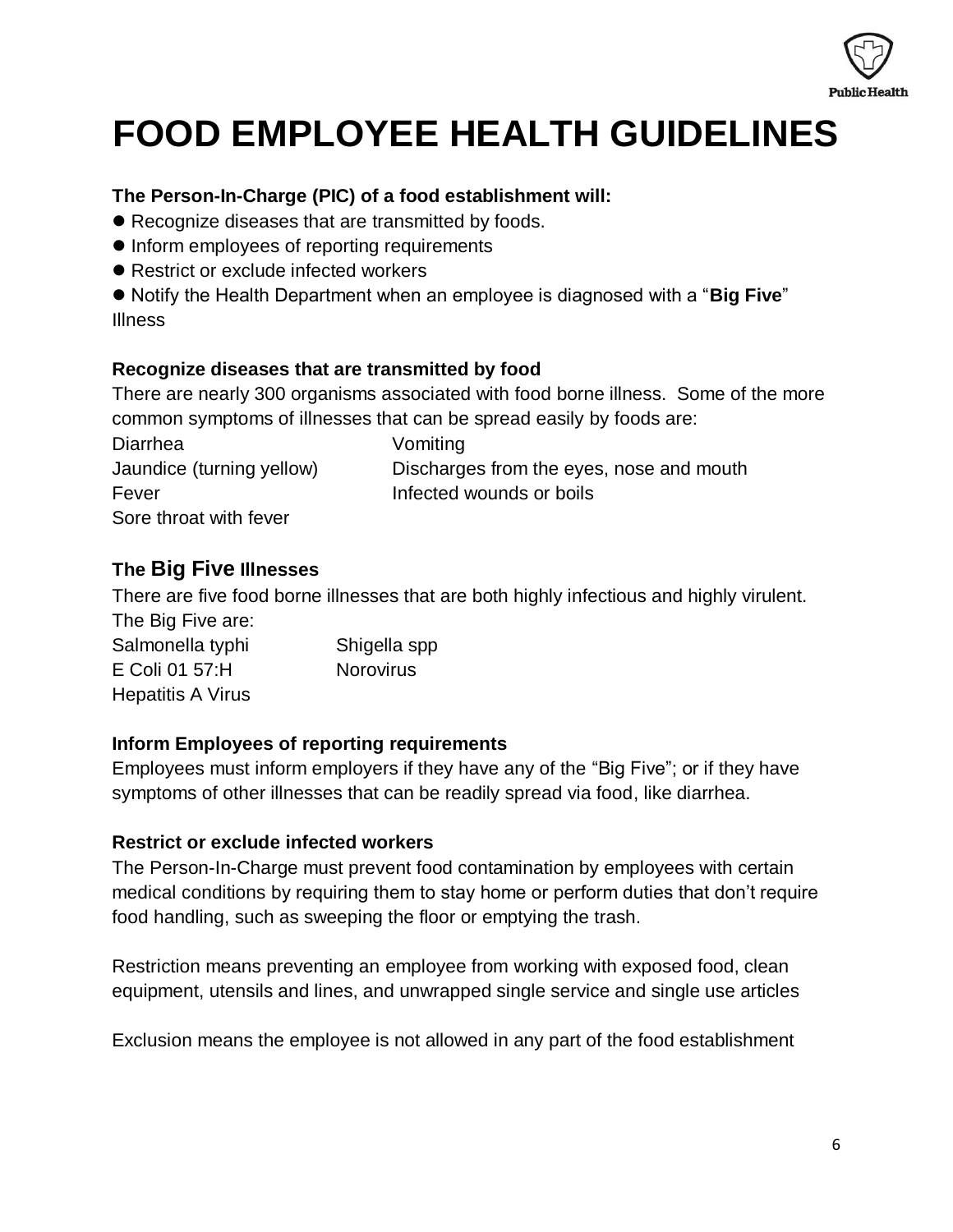

# **THE RIGHT WAY TO USE GLOVES!**

 Glove usage **DOES NOT** replace the need for good hand washing practices.

 Always wash your hands before putting on gloves.

• Put gloves on only when you are ready to handle ready-to-eat foods.

 Use gloves for designated food tasks only.



- **DO NOT** use gloves for handling money, garbage, cleaning, etc.
- Use gloves for **ONE TASK** and one task only.
- Discard gloves immediately after being soiled, damaged or after a task.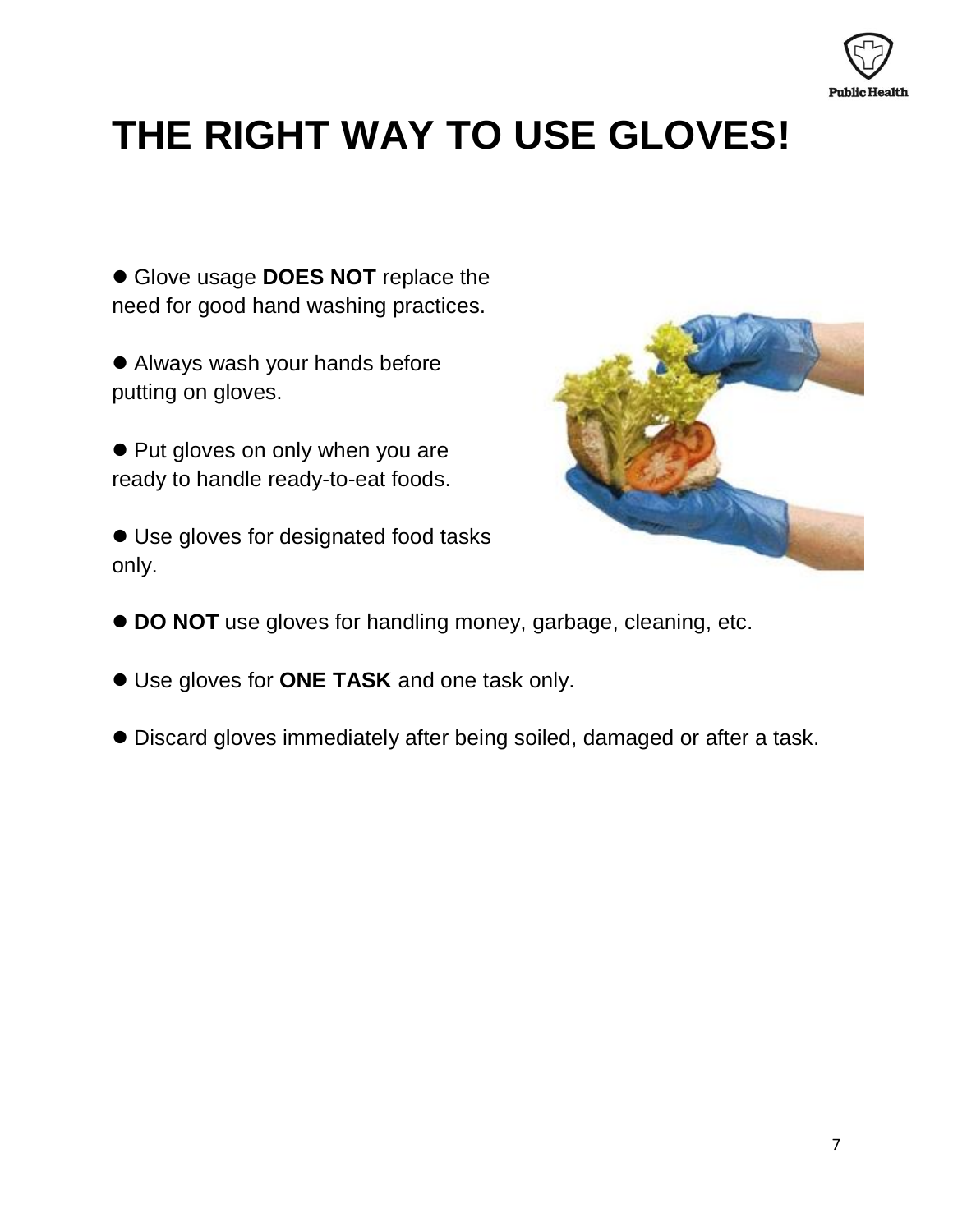

# **POTENTIALLY HAZARDOUS FOODS**

**Proper Storage According to Cooking Temperatures**



**Top Shelf Vegetables, fruits, cooked products**

**2nd Shelf Raw Seafood (minimum cooking temperature 145° F)**





**3rd Shelf Raw whole pork and raw whole beef (minimum cooking temperature 145° F)**

**4th Shelf: Raw ground hamburger, sausage, pooled or shelled eggs (minimum cooking temperature 155° F)**





**Bottom Shelf: Raw poultry, stuffed meats (minimum cooking temperature 165° F)**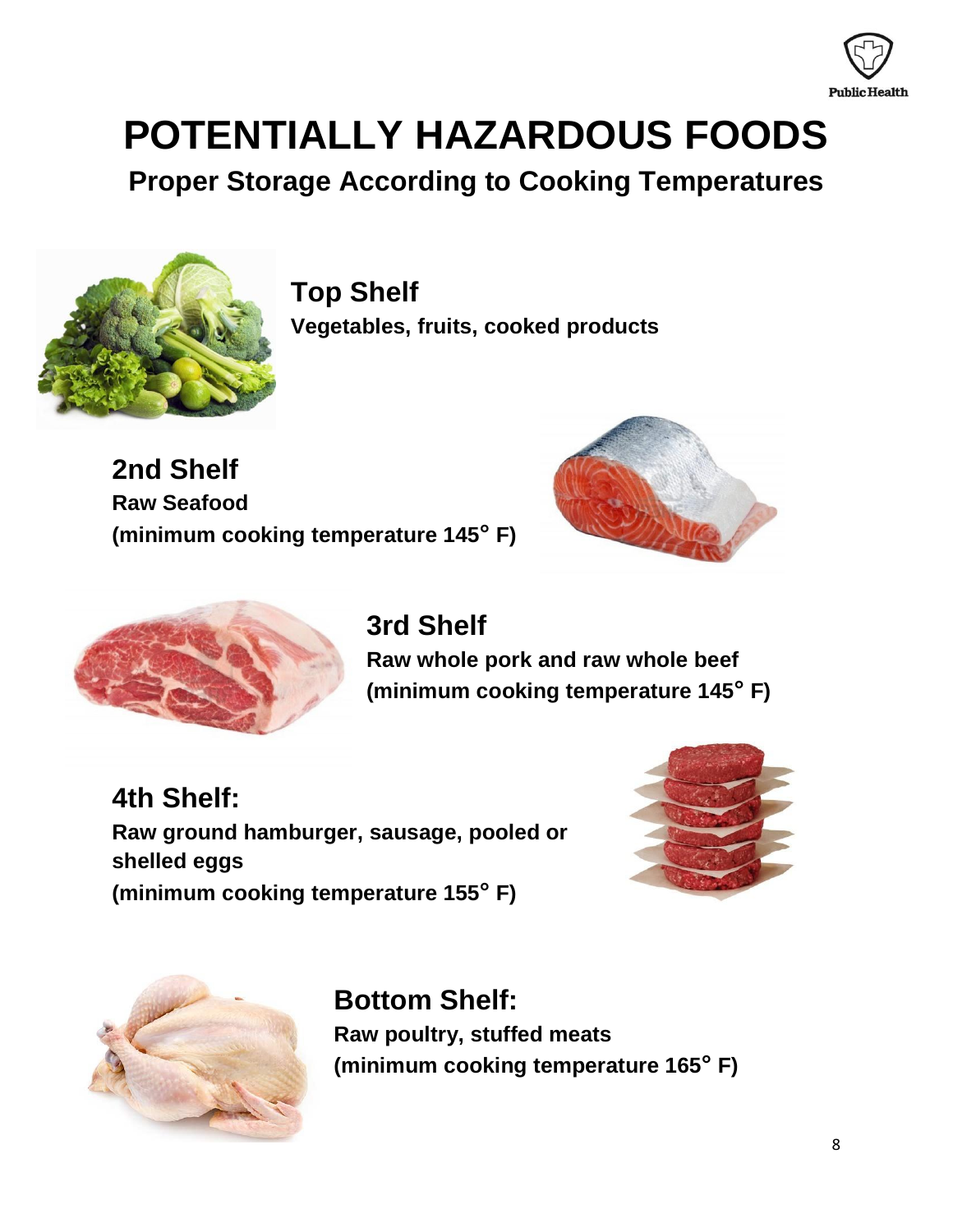

# **Cooking Temperatures**

### 15 Seconds at the Proper Temperature Kills Bacteria!

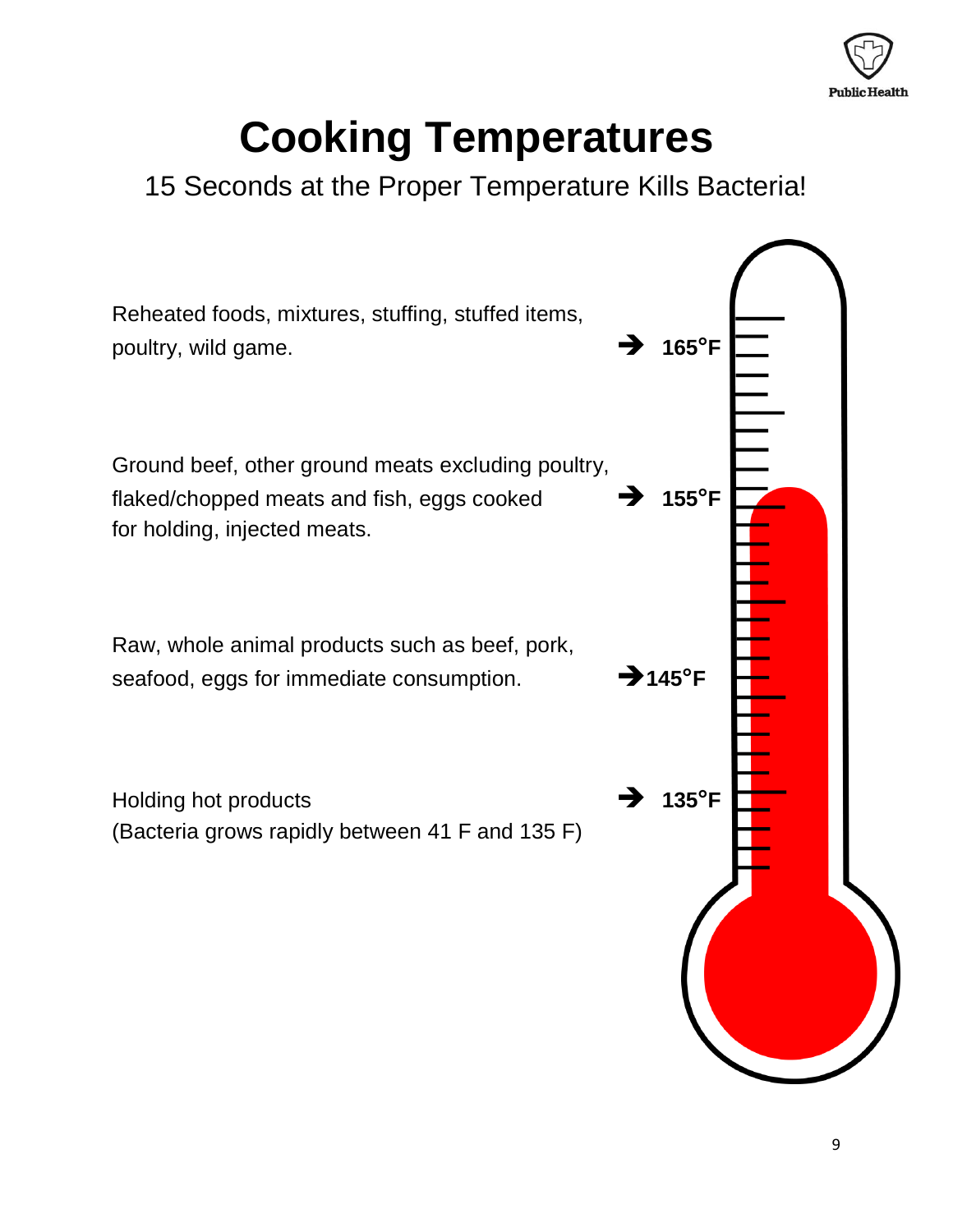

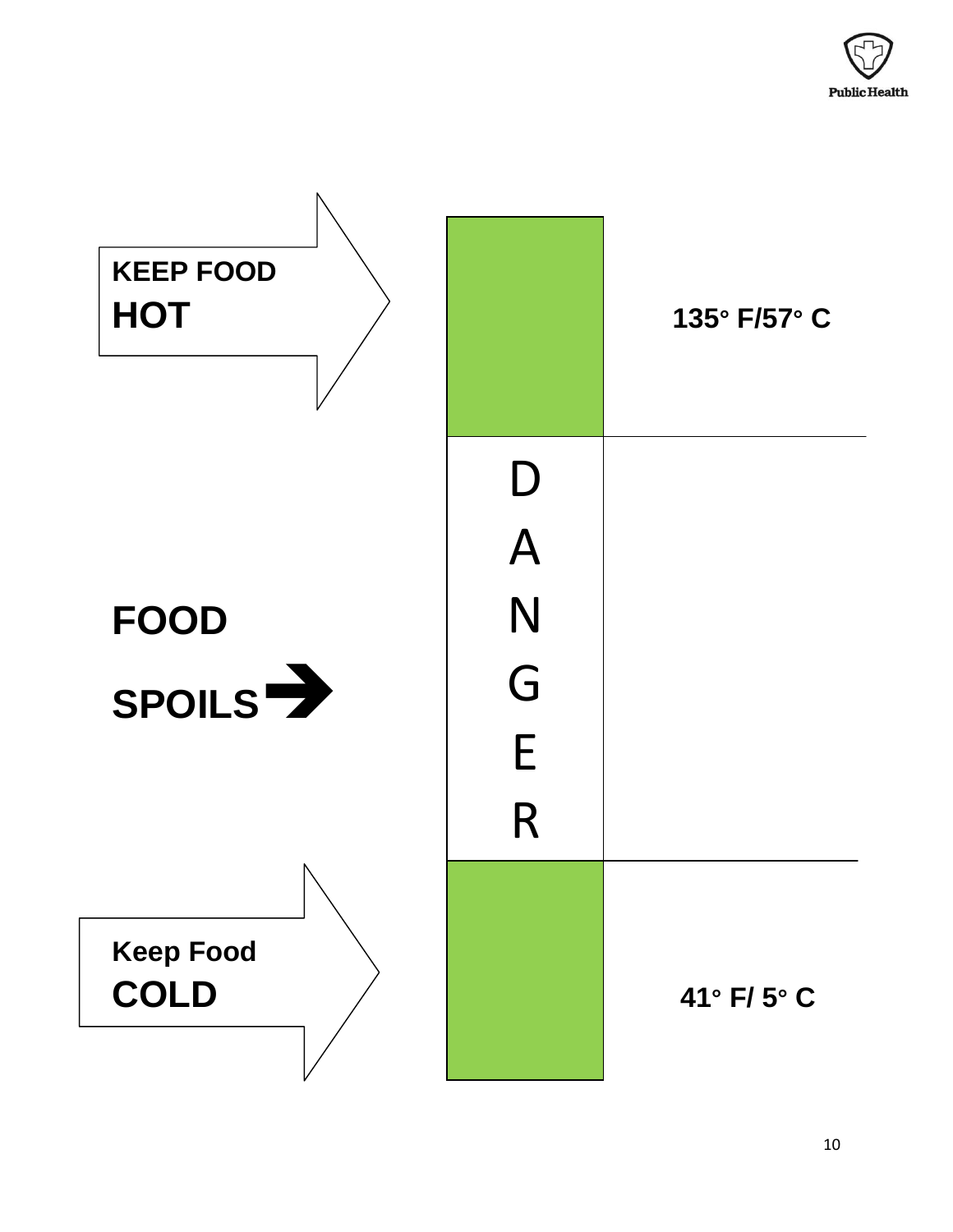

## **TEMPERATURES AND THERMOMETERS**

Use and Care of Temperature Taking Devices

### Cleaning:

- Use a clean and sanitized thermometer.
- Single use alcohol wipes or other approved sanitizer may be used.

### Taking Temperatures:

 Use a metal stem thermometer, digital thermometer or thermocouple unit.

• Place the probe in the center or thickest part of the food, between the fold of flexible packaging or between packages of food; do not puncture the packaging.

 Allow time for the thermometer to register and record the temperature





- Calibrating Metal Stem Thermometers;
	- Calibrate thermometers frequently
	- Insert sensing area into a cup of ice and water
	- Allow indicator to stabilize
	- Adjust calibration nut to 32**°** F while in ice water
	- Digital thermometers and thermocouple units can also be checked for accuracy using this method.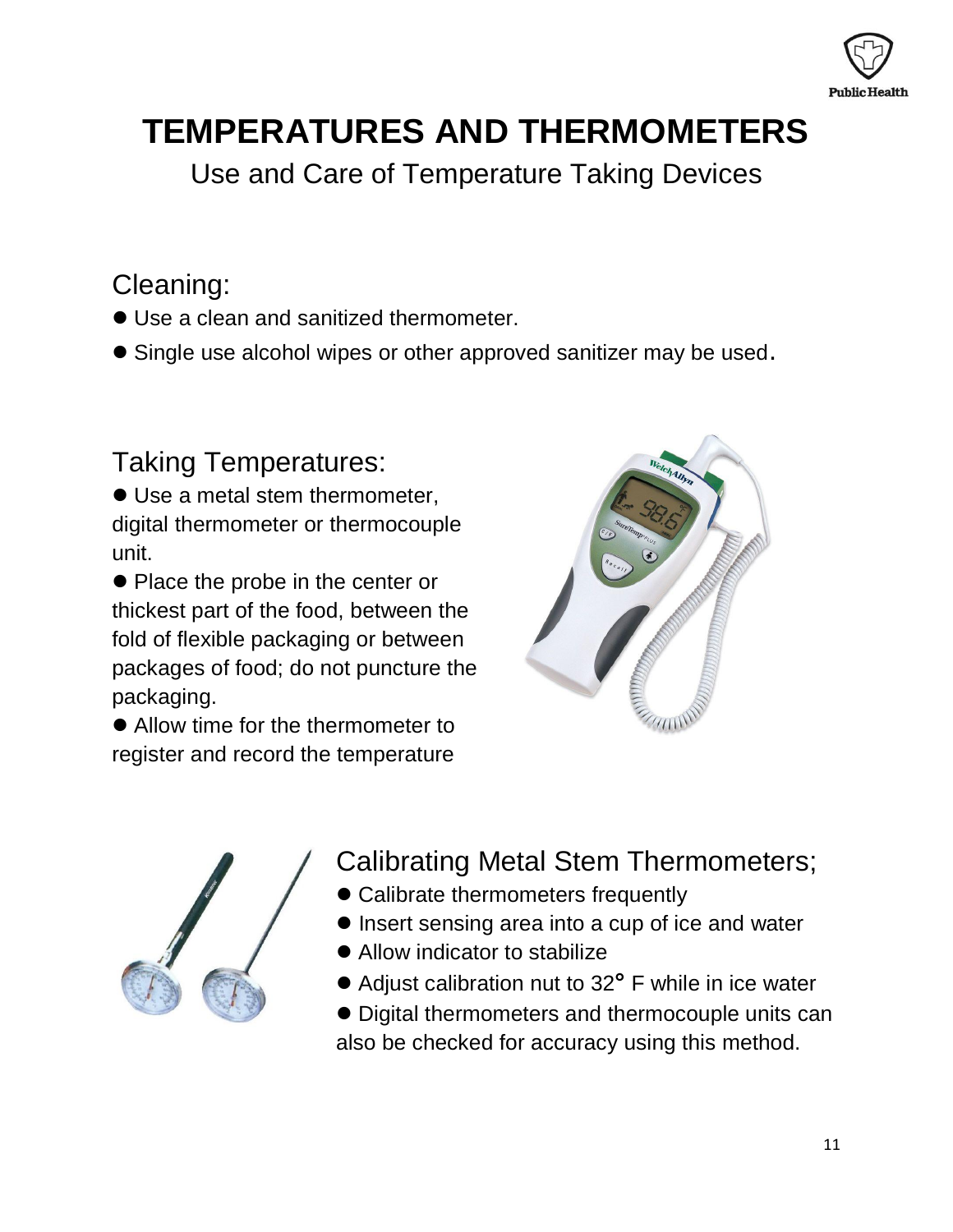

# **THAW FOODS SAFELY**

### **4 methods to safely thaw foods:**

**1. In a cooler/refrigerator at 41° F or less.**

**2. In cold (70°F) running water for two hours or less.**



**3. During the cooking process; continuous cooking with no interruption.**



**4. Using a microwave as the first step in a continuous cooking process. Remember microwaves do not thaw foods evenly.** 

**Never thaw foods at room temperature. The thawed portions of the outside can support bacterial growth and result in an unsafe product!**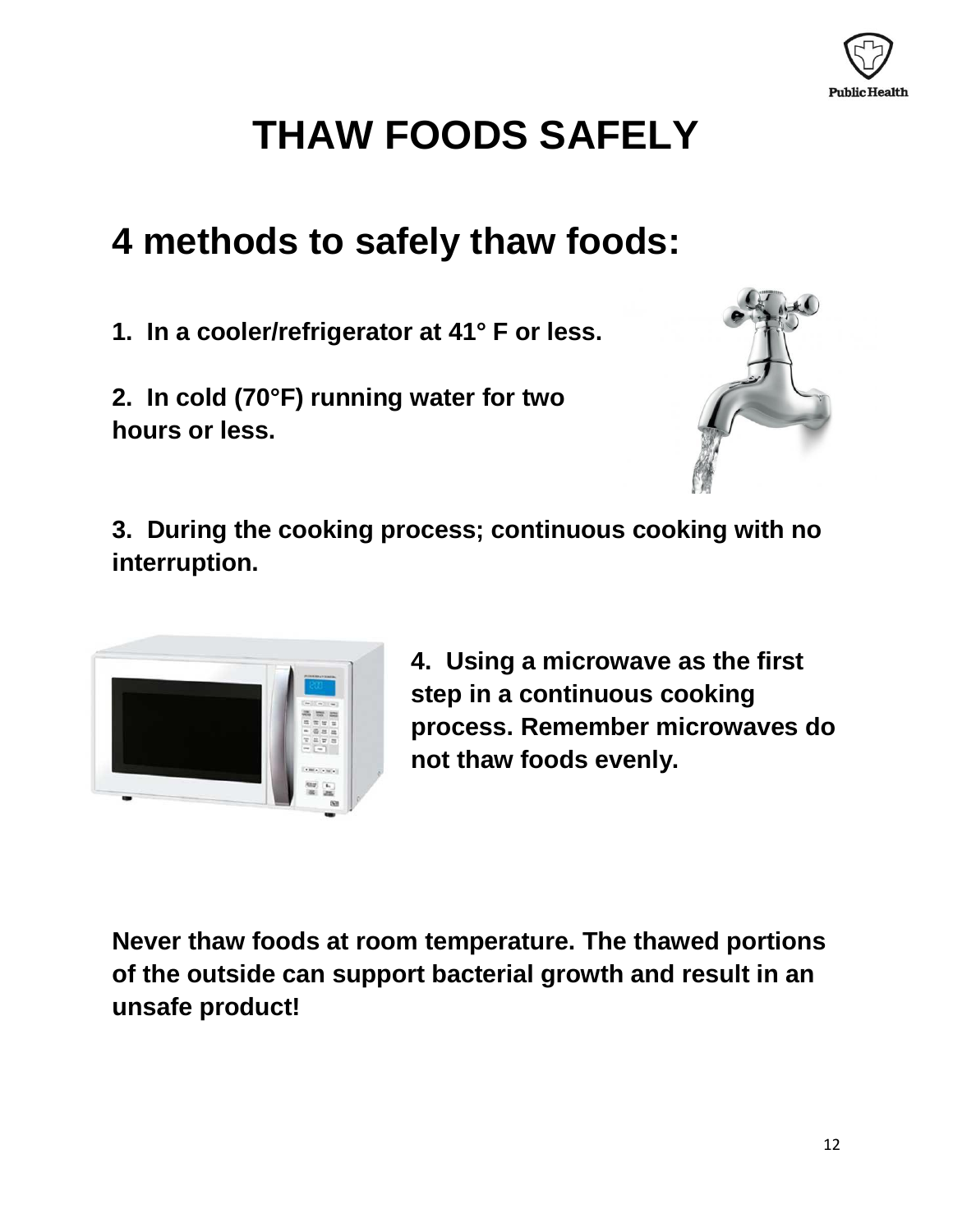

# **Cooling**

### **Improper Cooling is the Major Cause of Food borne Illness!**

### **Key Elements**

 Hot foods must be cooled from 135**°** F to 70**°** F within two hours and from 70**°**F to 41**°**F within additional 4 hours.

- Reduce the volume/mass of food
- Stirring hot foods increases the cooling rate
- $\bullet$  DO NOT cool foods at room temperature
- As a rule of thumb only have foods no deeper than 4 inches in any container in the refrigerator or freezer

### **Methods**

#### **Shallow Metal Pans**

Leave pans partially uncovered Refrigerate immediately DO NO stack hot pans - allow for air flow Stir frequently during cooling



#### **Ice Bath**

Divide product into 1 gallon containers Immerse product pan in sink or larger pan of ice and water to depth of product Stir/agitate often Refrigerate immediately

#### **Freezer Stick**

Pour hot liquid into a large pot; stir with a freezer stick every 15 minutes Additional freezer sticks may be needed to reach 70**°**F within 2 hours Leave freezer stick in pot and place in walk in cooler



### $\bullet$  **Small Portions**

Divide food into smaller pans Cut or slice portions of meat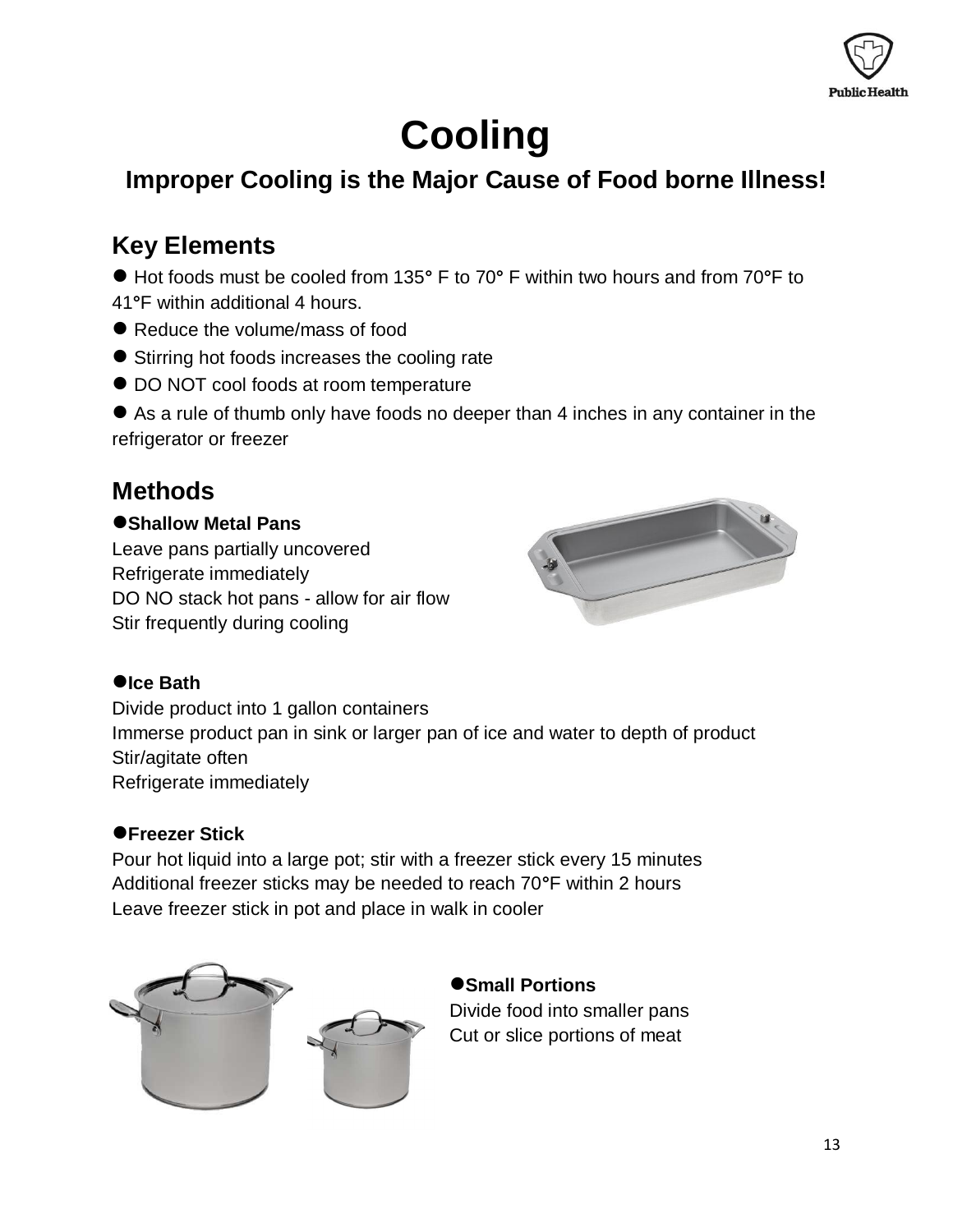

## **DATE MARKING**

### **Food must be date marked if it meets all of the following criteria:**

- **Prepared on-site and refrigerated**
- Potentially hazardous
- Ready to eat
- Held for more than 24 hours



#### **Mark with the date to be consumed by or discarded**

- Food can be kept for 7 days if held at 41**°** F or less; or
- 4 days if held at 41**°** F

*NOTE: The day the food is prepared for the day commercially prepared food is opened counts as "day 1"*

### **If potentially hazardous, ready-to-eat food is frozen;**

Mark the length of time refrigerated before being frozen when food is placed in the freezer. When food is removed from the freezer, mark with a "consume by" date that is 7 (or 4) days minus the length of time the food was refrigerated, before being frozen.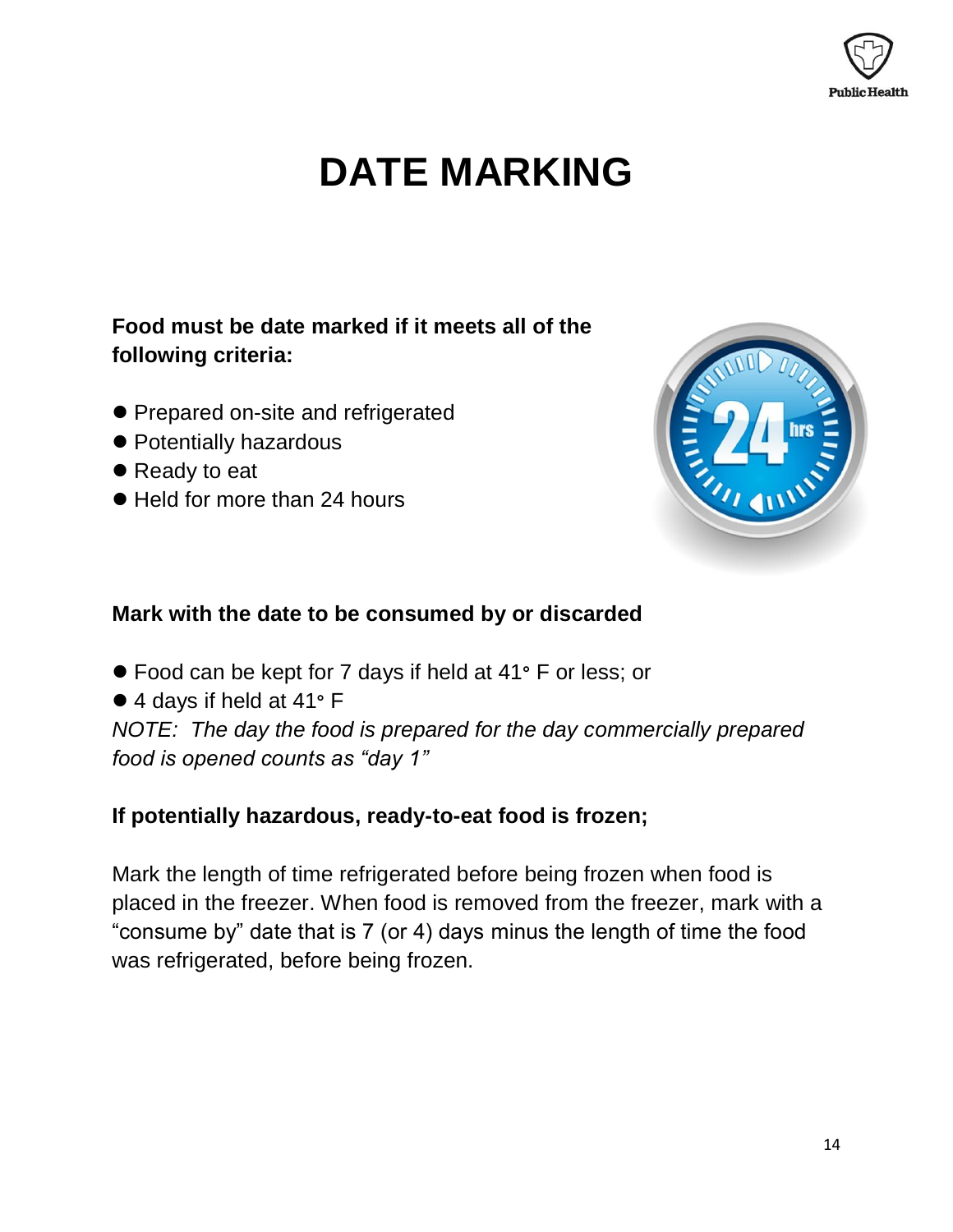

## **REHEAT FOODS QUICKLY AND SAFELY**

#### **Key Elements:**

Reheat previously cooked foods to an internal temperature of 165**°**F or above.

Rapid reheating is required (2 hours or less)

Stir foods frequently to distribute the heat

Measure the internal temperature with a thermometer

After reaching 165**°**F, the food must be hot held at 135**°**F or above

#### **Reheating methods:**

Direct heat (stove top) is best; you may also use steam cookers, ovens and microwaves if reheating achieves 165**°**F within 2 hours

Reheating in steam tables and crock pots is unsafe and prohibited

Do NOT mix new fresh foods with leftover items

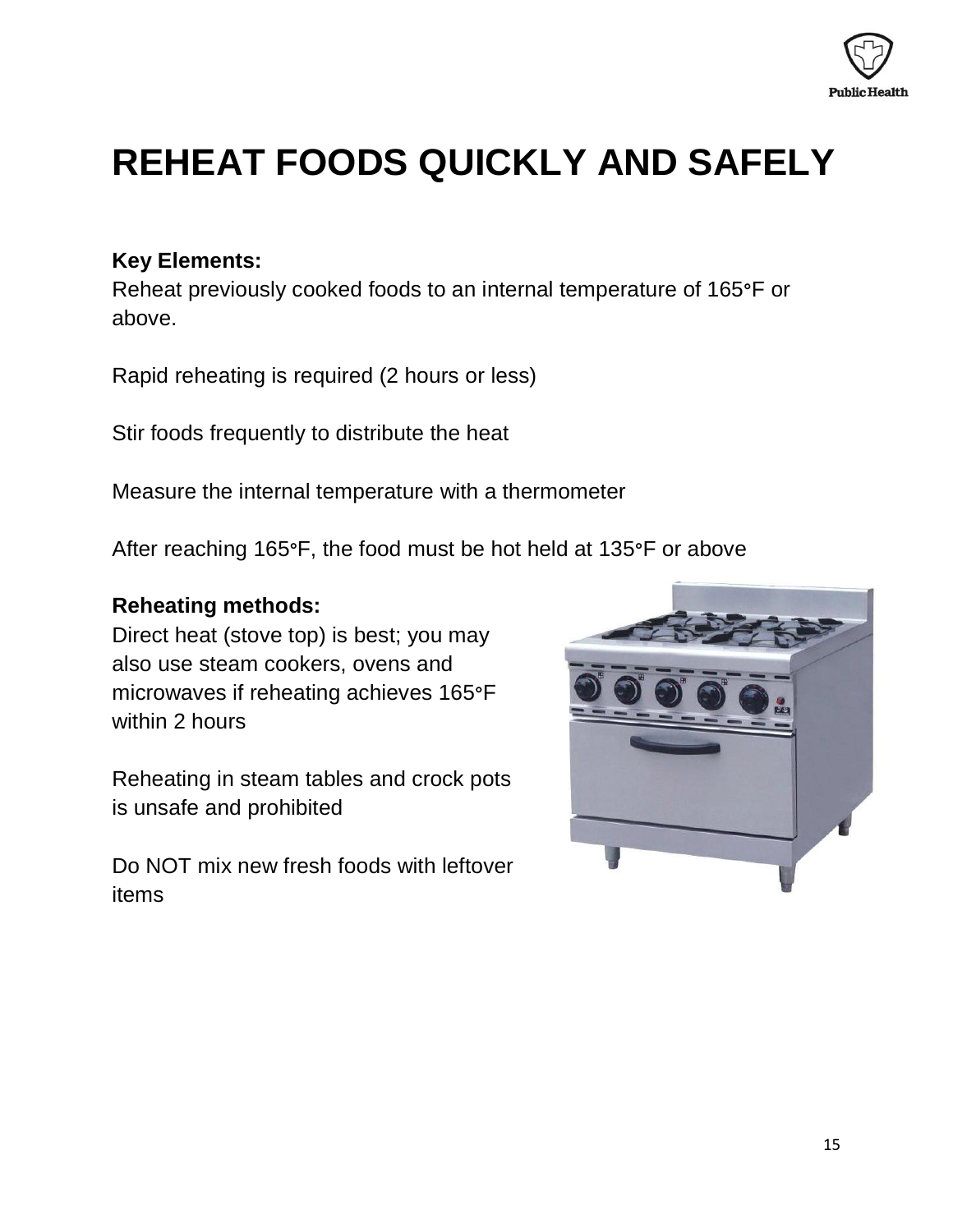

## **Manual Dishwashing Procedure**

### **1 Scrape**



### **2 Wash**

- Clean and sanitize sinks and drain boards
- Pre-soak/pre-rinse all eating utensils and equipment
- Use hot soapy water with a good detergent (minimum 110F)

### **3 Rinse**

Use clean water to remove soap/detergent

### **4 Sanitize**

Use chemical sanitizer water (minimum 75F) Chlorine - 50 parts per million(ppm)/7 seconds Quaternary - 200ppm/30 seconds

Have test strips available to test strength/concentration

### **5 AIR DRY - DO NOT towel dry**